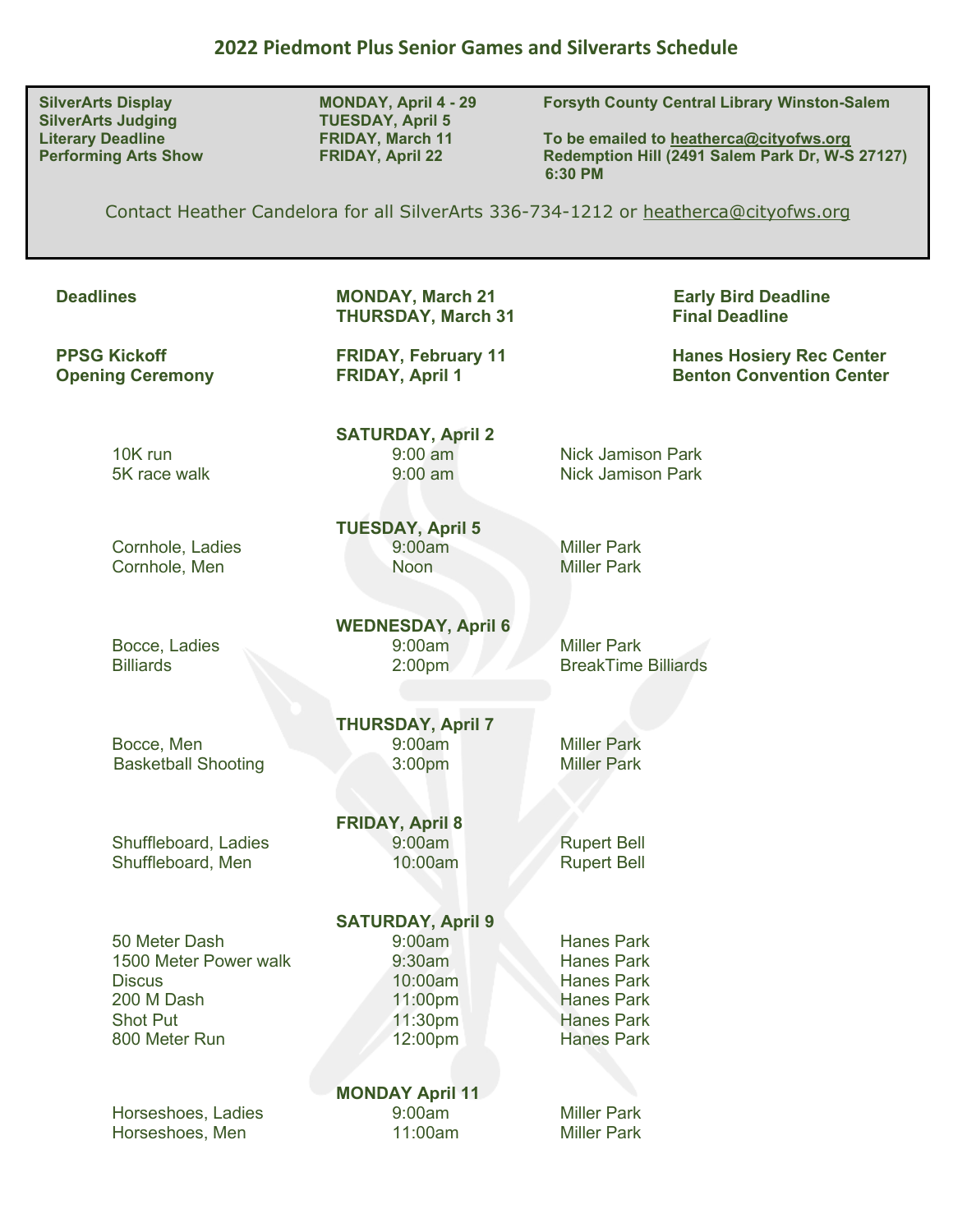|                                                  | <b>TUESDAY, April 12</b>    |                                        |  |  |
|--------------------------------------------------|-----------------------------|----------------------------------------|--|--|
| 5K Power walk<br><b>Silver Striders Fun Walk</b> | 9:00am<br>10:00am           | <b>Hanes Park</b>                      |  |  |
| <b>Softball Throw</b>                            | 10:30am                     | <b>Hanes Park</b><br><b>Hanes Park</b> |  |  |
| <b>Football Throw</b>                            | 11:30 am                    | <b>Hanes Park</b>                      |  |  |
|                                                  |                             |                                        |  |  |
| <b>WEDNESAY, April 13</b>                        |                             |                                        |  |  |
| <b>Badminton</b>                                 | 9:00am                      | <b>William Sims Recreation Center</b>  |  |  |
|                                                  |                             |                                        |  |  |
|                                                  | <b>THURSDAY, April 14</b>   |                                        |  |  |
| Cycling                                          | 8:00 AM                     | <b>Charlotte Motor Speedway</b>        |  |  |
| Bowling, Doubles                                 | 2:00 <sub>pm</sub>          | <b>Creekside Lanes</b>                 |  |  |
|                                                  |                             |                                        |  |  |
|                                                  | <b>MONDAY, April 18</b>     |                                        |  |  |
| Chair Volleyball (local games only)              | 9:00am                      | <b>William Sims Recreation Center</b>  |  |  |
|                                                  | <b>TUESDAY, April 19</b>    |                                        |  |  |
| Tennis, Doubles & Mixed Doubles                  | 9:00am                      | Joe White Tennis Center                |  |  |
|                                                  |                             |                                        |  |  |
|                                                  | <b>SATURDAY, April 23</b>   |                                        |  |  |
| 5K run                                           | 9:00am                      | <b>Nick Jamison Park</b>               |  |  |
|                                                  |                             |                                        |  |  |
|                                                  | <b>MONDAY, April 25</b>     |                                        |  |  |
| Tennis, Singles                                  | 9:00am                      | Joe White Tennis Center                |  |  |
|                                                  |                             |                                        |  |  |
|                                                  | <b>WEDNESDAY, April 27</b>  |                                        |  |  |
| Croquet                                          | 9:00am                      | <b>Arbor Acres</b>                     |  |  |
|                                                  |                             |                                        |  |  |
|                                                  | <b>SATURDAY, APRIL 30th</b> |                                        |  |  |
| 100 Meter Dash                                   | 9:00am                      | <b>Hanes Park</b>                      |  |  |
| <b>Standing Long Jump</b>                        | $9:30$ am                   | <b>Hanes Park</b>                      |  |  |
| 400 Meter Run                                    | 10:00am                     | <b>Hanes Park</b>                      |  |  |
| <b>Running Long Jump</b>                         | 10:30am                     | <b>Hanes Park</b>                      |  |  |
| 1500 Meter Run                                   | 11:00am                     | <b>Hanes Park</b>                      |  |  |
| 1500 Race Walk                                   | 11:30am                     | <b>Hanes Park</b>                      |  |  |
| <b>TUESDAY, May 3</b>                            |                             |                                        |  |  |
| Mini-Golf                                        | 9:00am                      | <b>Adventure Landing</b>               |  |  |
|                                                  |                             |                                        |  |  |
| <b>WEDNESDAY, May 4</b>                          |                             |                                        |  |  |
| Golf, Round 1                                    | 8:00am                      | <b>Pine Knolls</b>                     |  |  |
|                                                  |                             |                                        |  |  |
| <b>THURSDAY, May 5</b>                           |                             |                                        |  |  |
| Golf, Round 2                                    | 9:00am                      | Oak Valley Golf Club                   |  |  |
|                                                  |                             |                                        |  |  |